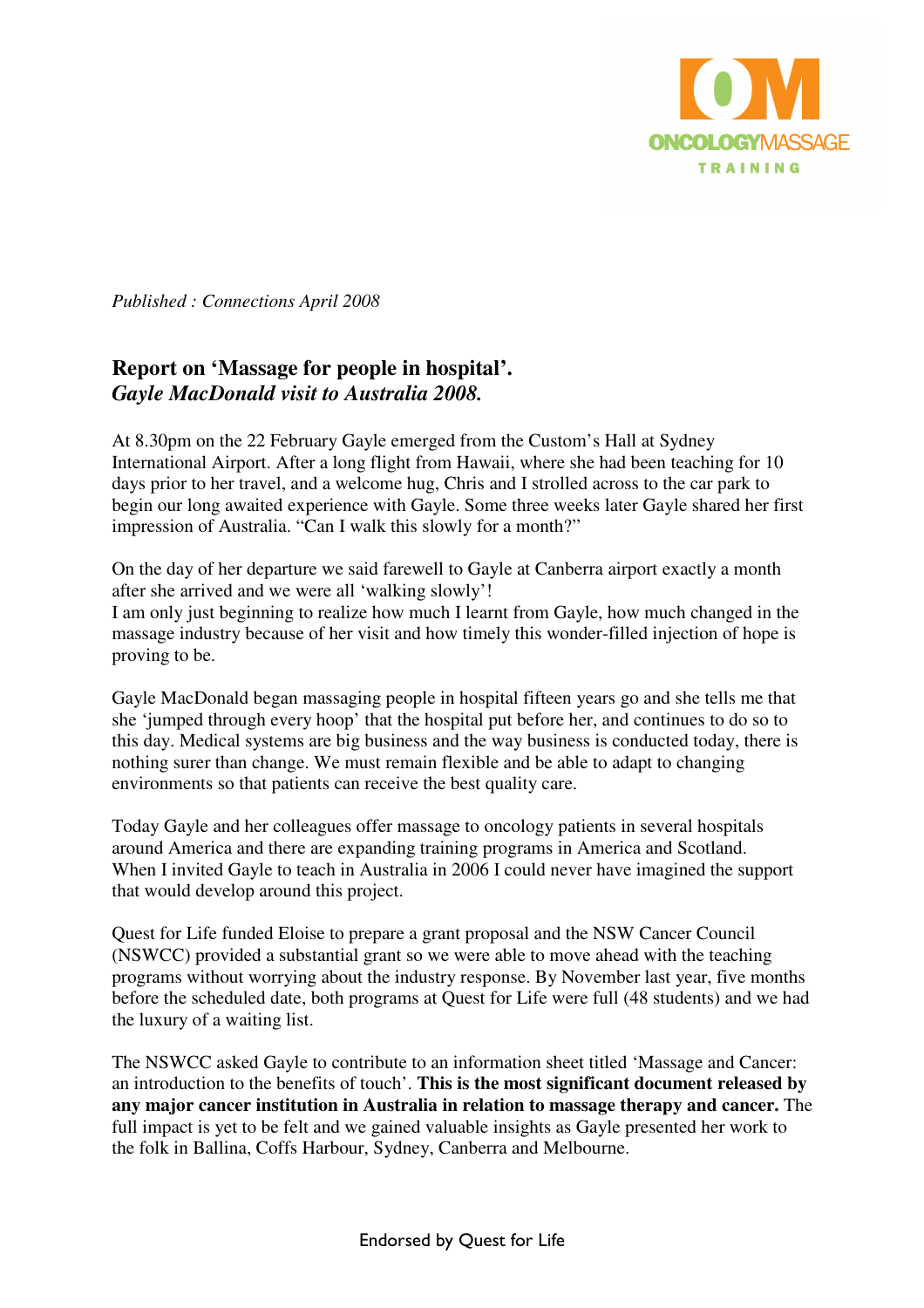

Following the first workshop at Quest for Life, in early March, Gayle and I travelled to northern NSW and Gayle spoke to mixed groups comprising tactile therapists, folk with a history of cancer, oncology staff and family carers. Ballina and Coffs Harbour Cancer Council support group facilitators hosted the event and I felt so proud of our Aussie welcome, the beautiful towns and the splendid sea.

Gayle was an athlete in her youth and a swimmer of some stature however she had never swam in the open sea; in warm water or experienced 'surf'. Between the meetings we had a weekend at Brooms Head and I don't want to tell you too much about the place as it is a very well kept secret. Surrounded by national parks and state forests, Brooms Head is spectacular in its timeless simplicity. Few travellers experience this unique environment and from the looks of things Aussies don't either!

At the National Museum in Sydney Gayle presented to a 'full house' and what a delight it was to share this event with the wonderful people from the NSWCC.

The NSW tour opened the way for a change in attitude towards massaging people with cancer and highlighted the need for specialist training in this field.

As the massage industry matured, therapists are now told that special care is required for people with cancer or a history of cancer. In the past fear of litigation influenced massage schools and created the 'no massage' myth. Therapists have been taught that if people have cancer or a history of cancer they are not suitable clients to massage.

Gayle has written two text books on this subject and Massage Australia, a respected professional journey, has been publishing my articles and Gayle's for over 10 years.

Quest for Life have had massage therapists on programs since the beginning and now has two oncology trained massage therapists on every cancer program as well as supporting my work since 2001.

From 2005 Quest for Life has offered several courses each year of the only accredited training program in Australia that teaches massage and Bowen therapist how to work with people who are currently experiencing cancer or who have a history of cancer. That program is called Massage Cancer and More (MC&M).

Quest for Life is the leader in this field in Australia.

The lecture tour with Gayle defined the training needed to improve the knowledge base as well as the need to build the training program into a qualification that will prepare therapist to work alongside medical staff in hospitals around Australia.